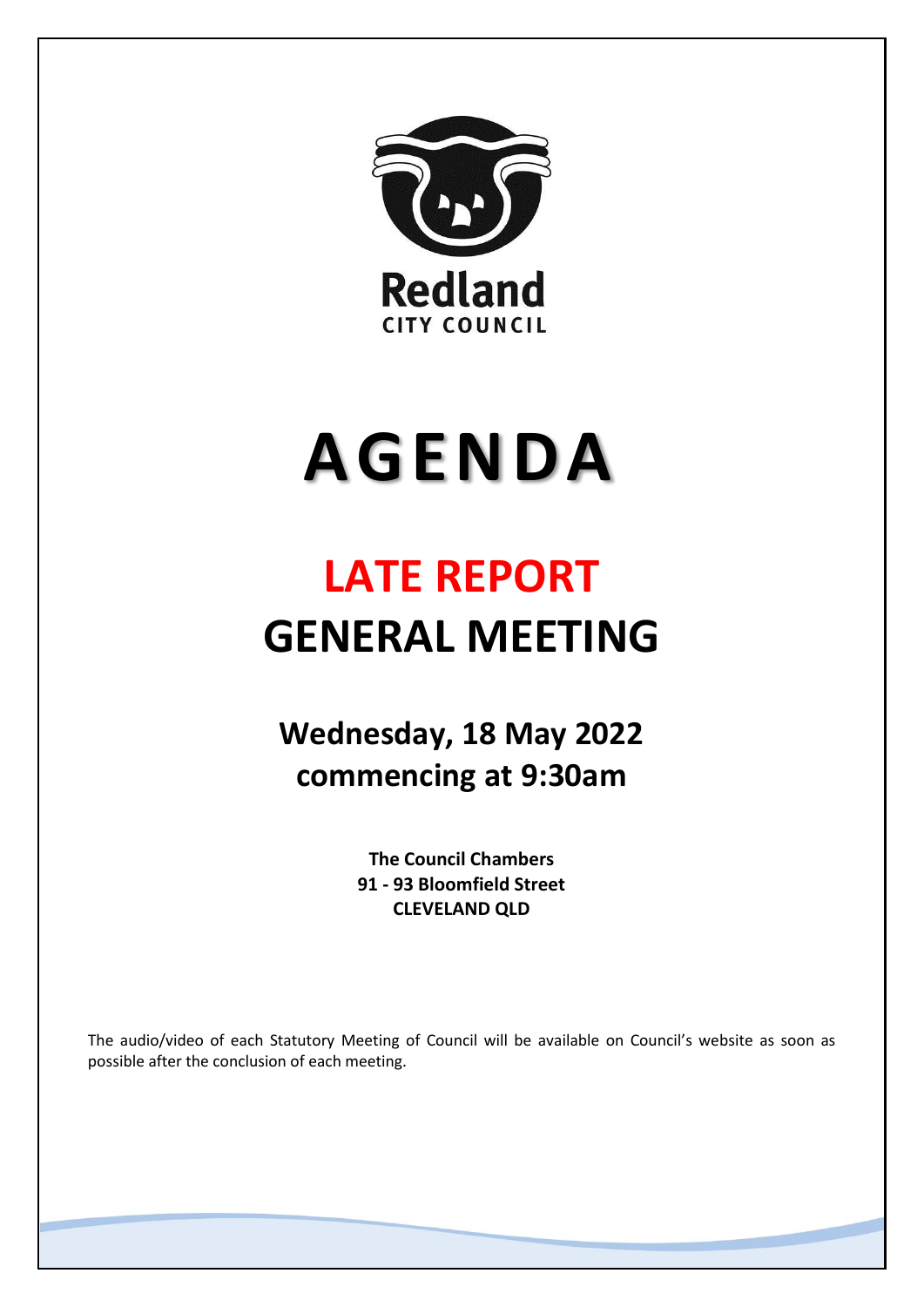# **Order Of Business**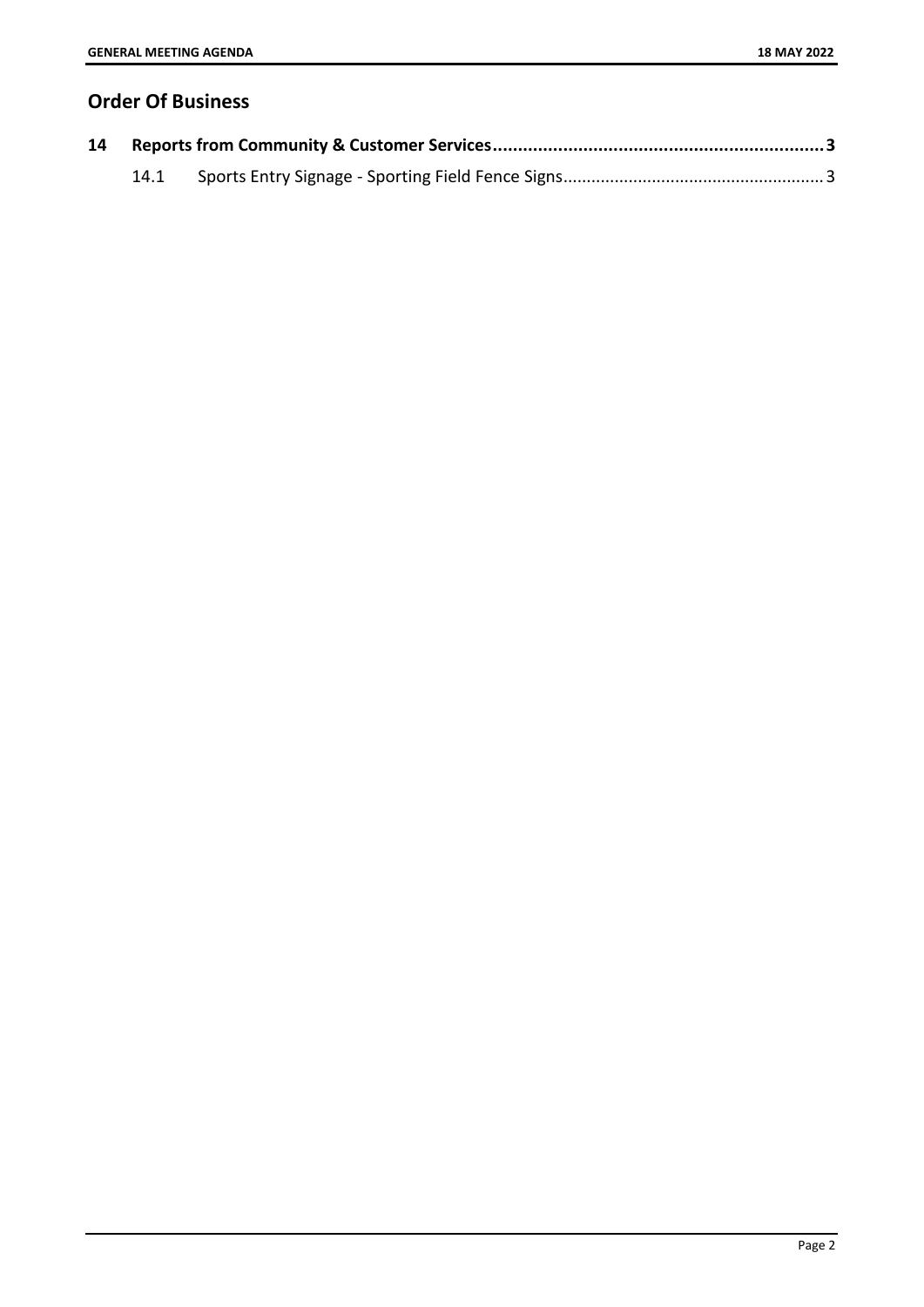## <span id="page-2-0"></span>**14 REPORTS FROM COMMUNITY & CUSTOMER SERVICES**

<span id="page-2-1"></span>**14.1 SPORTS ENTRY SIGNAGE - SPORTING FIELD FENCE SIGNS**

**Objective Reference: A6633233**

| <b>Authorising Officer:</b> | Louise Rusan, General Manager Community & Customer Services                 |
|-----------------------------|-----------------------------------------------------------------------------|
|                             | Responsible Officer: Graham Simpson, Group Manager Environment & Regulation |
| <b>Report Author:</b>       | Paul Hoelscher, Team Leader Development Standards                           |
| <b>Attachments:</b>         | Nil                                                                         |

#### **PURPOSE**

To recommend Council amend *Subordinate Local Law 1.4 (Installation of Advertising Devices) 2017* to have specific provision for Sports Fields Fence Signage and note the regulatory pathway that will allow sporting organisations to use third party sponsorship signage on Council owned sports fields.

#### **BACKGROUND**

#### **Mayoral Minute**

At the General Meeting of 19 May 2021, Council resolved in regards to a Mayoral Minute:

*That Council resolves as follows:* 

- *1. To urgently review Subordinate Local Law 1.4 (Installation of Advertising Devices) 2015 to consider allowing sporting organisations to have outward facing sporting field fence signage containing third party sponsorship advertising, subject to conditions that include no political advertising or signage.*
- *2. That due to the impacts of COVID-19 in regards to sporting organisations on membership and participation, an amnesty of 12 months be announced in regards to existing and temporarily erected sporting field fence signage so that they can face a road or other public place.*
- *3. That any such amnesty does not result in signage that is:* 
	- *a) Illuminated*
	- *b) Adversely affecting public safety*
	- *c) Inappropriately impacting on the use and enjoyment of land or premises*
	- *d) Excessively affecting the visual amenity of an area*
	- *e) Not a permitted sign type, by triggering other assessments*
	- *f) Placed on a road, place or premises beyond the boundary fence of the sporting facility where the organisation is located*

Council received a complaint about signs on the fence at Pinklands Sporting Complex in August 2020. The signage was a breach of Subordinate Local Law 1.4 (Installation of Advertising Devices) (SLL 1.4) where the signage was facing outward of the sporting field and was attached to Council fencing.

The Mayoral Minute noted that whilst the regulation is consistent with similar laws in place in other local government areas, dealing specifically with third party signage and visual amenity, Council recognises the importance of sponsorship revenue for Clubs in managing their operations.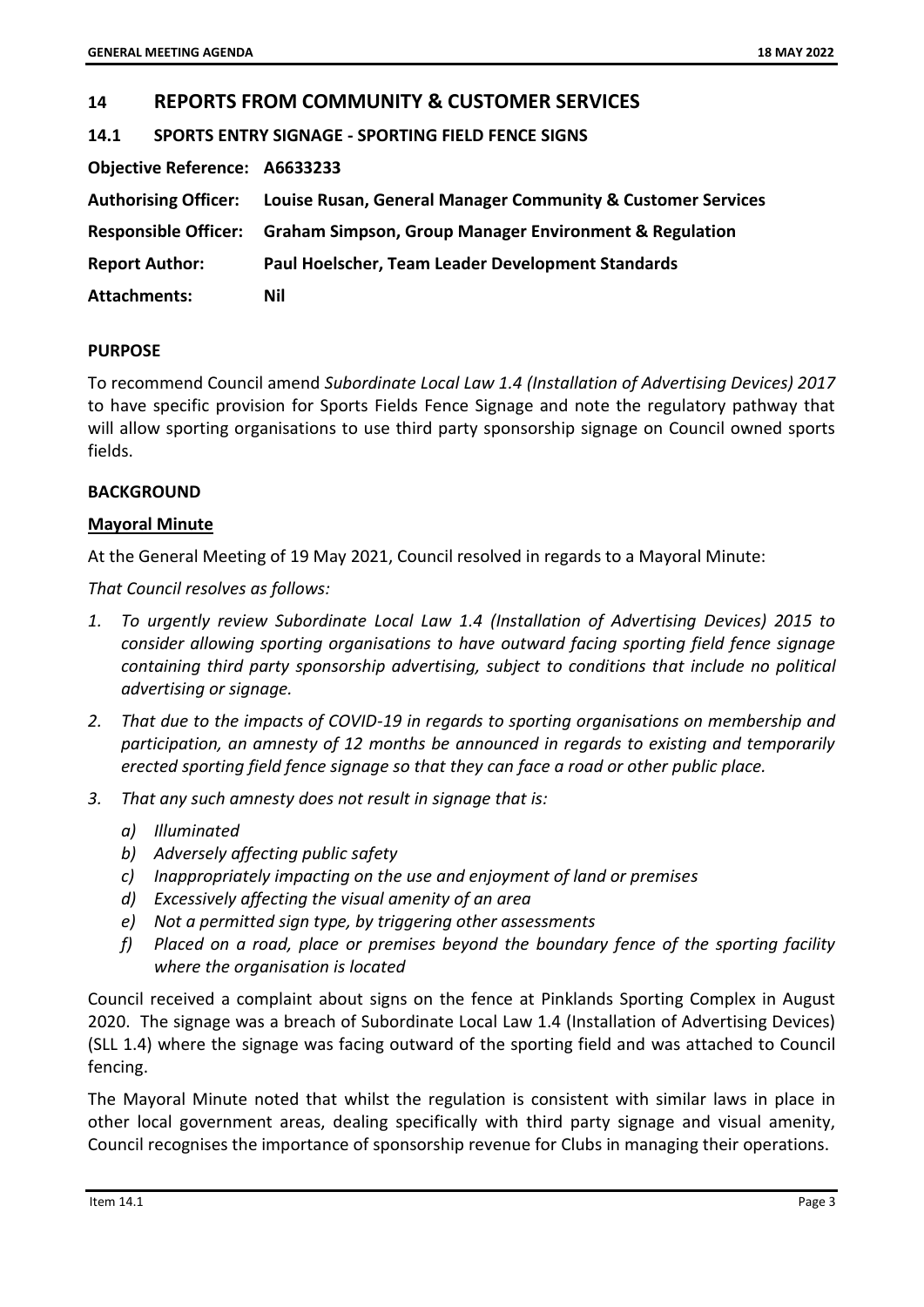It notes that Council has never sought in any way to restrict the ability of sporting organisations to seek and obtain sponsorship from third parties. The provisions of the subordinate local law could potentially lead to adverse impacts on those sporting organisations that have relied on revenue from third party sponsorship.

The Mayoral Minute proposed that appropriate opportunities be considered to allow sporting organisations to have additional revenue opportunities, whilst ensuring controls are in place to protect the amenity and visual appearance of sporting facilities across the City.

It further noted that it is timely that Council review how support for sporting organisations may be enhanced through opportunities to fundraise through sponsorship signage revenue, subject to guidelines and conditions that may include the types of signs, size and location. This would include promoting equity of opportunity amongst sporting organisations as well as consistency with branding appropriate to Council owned and managed facilities.

#### **Amnesty and compliance**

As part of the resolution it was resolved that any existing sports field fence signage that may be in breach of the subordinate local law provisions would have a 12 month amnesty period from compliance actions.

During the last 12 months Council has received no further complaints in regards to sport field fence signage.

### **ISSUES**

#### **Local Law Amendment Process**

Local laws reviews are typically initiated twice per year, in January and July. The process to amend a local law is extensive as it is important that these laws are providing good governance to the community, while managing potential risks and adhering to the legislative requirements.

The process for amending a local law is the same process to be followed for making a local law. This process is governed by the *Local Government Act 2009* as well as Council's adopted Local Law Making Process.

Under these provisions Council must first make a resolution to propose an amendment to the subordinate local law. This report recommends that Council resolve to make such an amendment to SLL 1.4.

#### **Council branding and wayfinding**

As noted in the Mayoral Minute, an important element is the need for sport field fence signage to be consistent with Council's branding, in particular how it relates to Council owned and managed facilities.

Any proposed amendment must consider how Council can better promote Council sports fields and the significant investment made by Council to their establishment and operation. It is considered appropriate that the preferred signage options clearly demonstrate Council branding as part of the advertising device.

Council is currently rebranding/replacing existing signage for the purpose of its wayfinding strategy across the City (refer Redland City Council Signage Manual). The new signage incorporates "Redland Coast" branding. This is represented by example in Figure 1 below: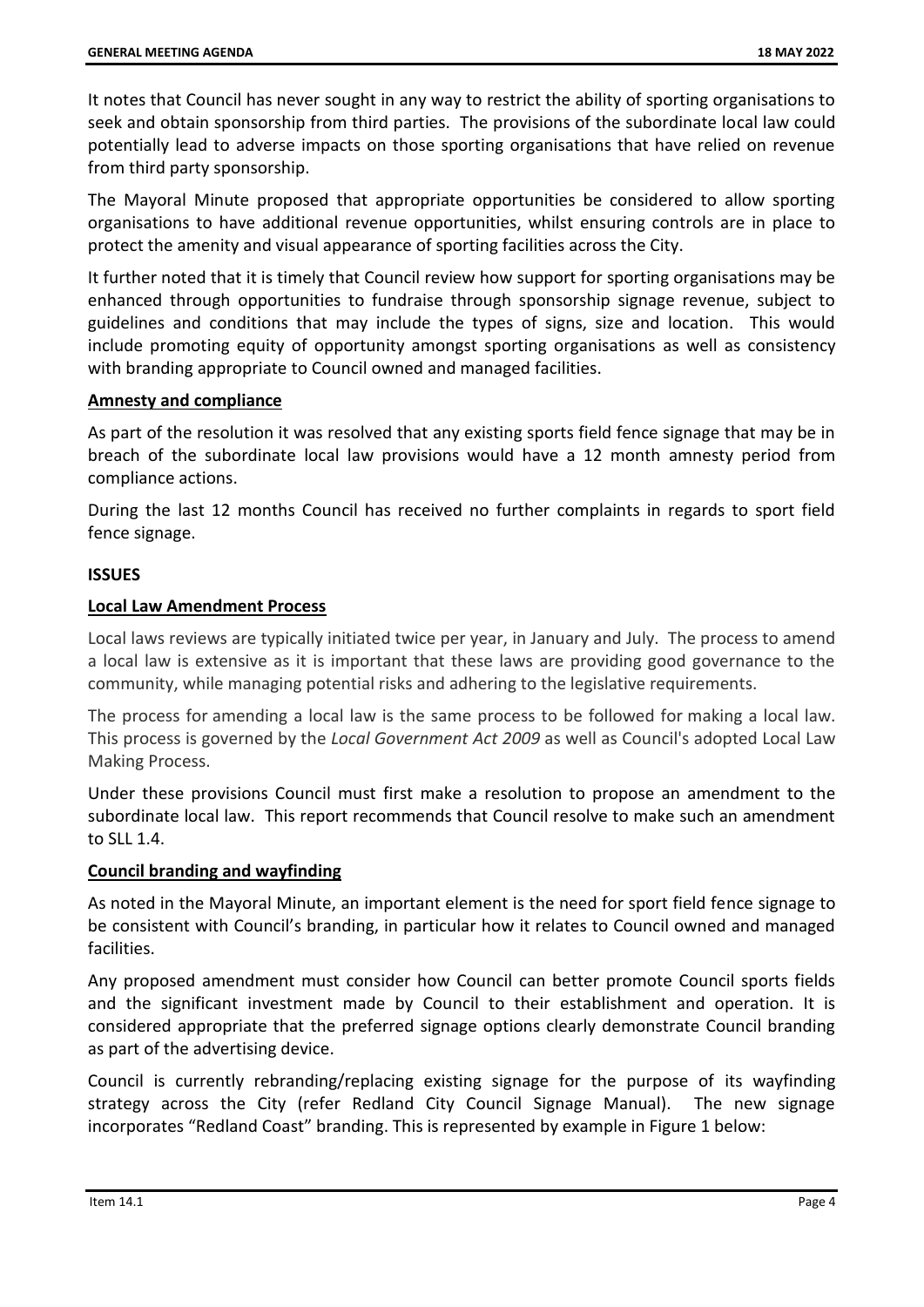

Design Intent - Typical Elevation

#### **Figure 1 – Wayfinding Sign (RCC Signage Manual – green representing natural area)**

It is proposed that the preferred advertising device concepts are based on the adopted wayfinding strategy for Council as incorporated into the Signage Manual, which allocates different colours and icons depending on the location or feature being represented. Currently the list includes:

- Natural areas
- Shoreline areas
- Villages
- Indigenous
- Heritage

The Signage Manual has been developed as a suite of connected chapters and allows for future signage chapters. There is an opportunity to look at how the execution of signs for sports fields can have its own distinguishing features. For example a different colour can be applied to provide differentiation of these areas and could include resident club names and similar information.

Below represents a draft of what sports field signage could look like using the Signage Manual as a guide. For current purposes a blue highlight has been applied to represent Sports Field signage and appropriate icons would need to be developed.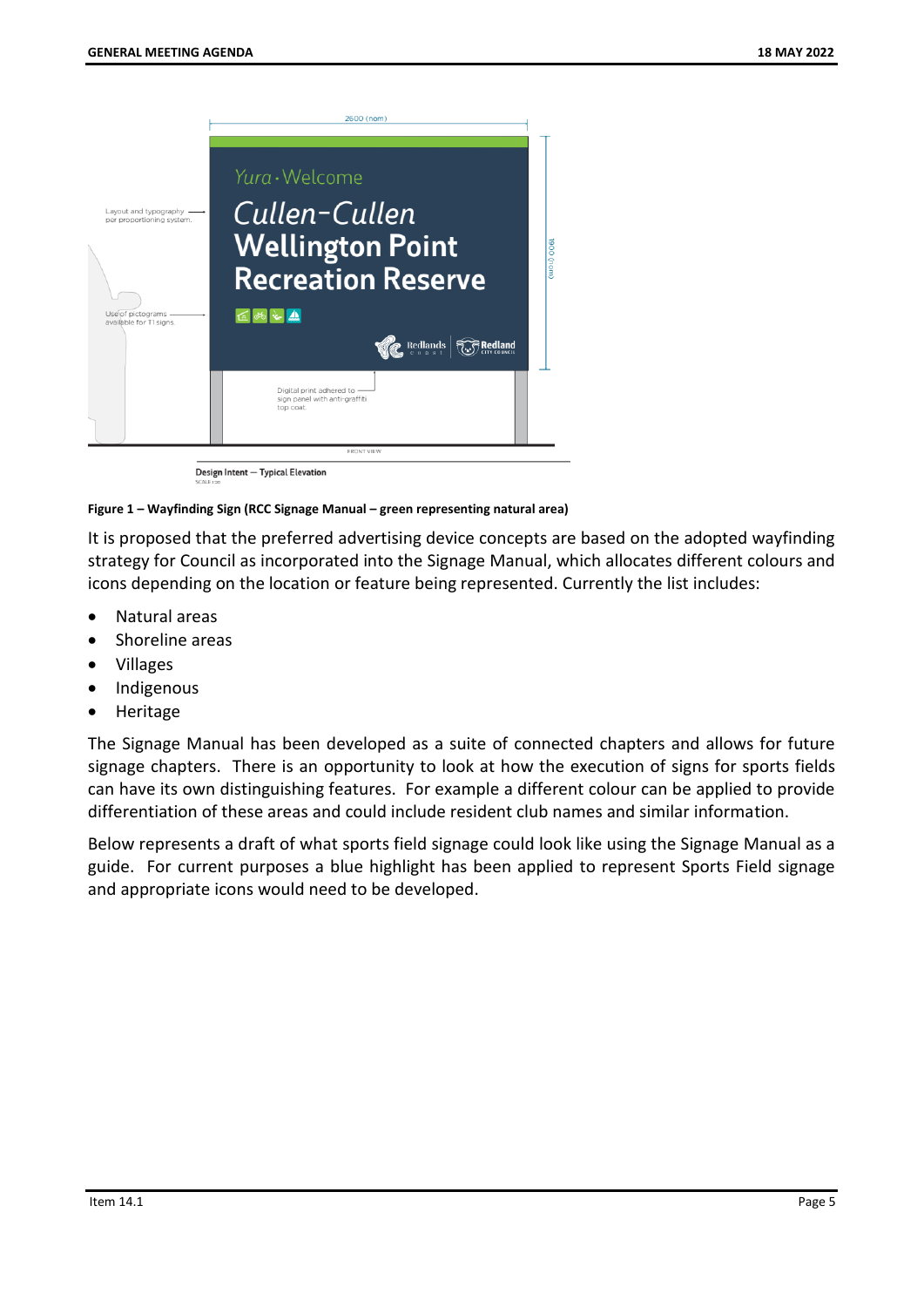

**Figure 2 – Representations of Sport Field Wayfinding Signage**

As part of any future policy setting it will also be necessary to amend the Signage Manual should Council agree to incorporate Council branding and wayfinding elements into the preferred signage concept.

#### **Third party and sponsorship**

The above elements in regards to branding and wayfinding are matters that Council can undertake without needing to make an amendment to SLL 1.4.

That is, the existing subordinate local law allows for public infrastructure signage with an approval from Council. For clarity, a public infrastructure sign is a sign that is attached to public infrastructure. A Council owned or operated sports field and/or related fence or structure is considered to be public infrastructure.

Therefore, wayfinding signage as depicted in Figure 2 and erected by Council is permitted under SLL 1.4. For wayfinding signage, approval is granted by Council through the adoption of the Signage Manual which outlines appropriate details concerning location, size and content. As such no SLL 1.4 approval is necessary.

A public infrastructure sign has a number of other elements and criteria that enable it to categorise signage that also incorporates third party commercial or sponsorship content. Specifically, public infrastructure signage may include third party signage if approved by Council.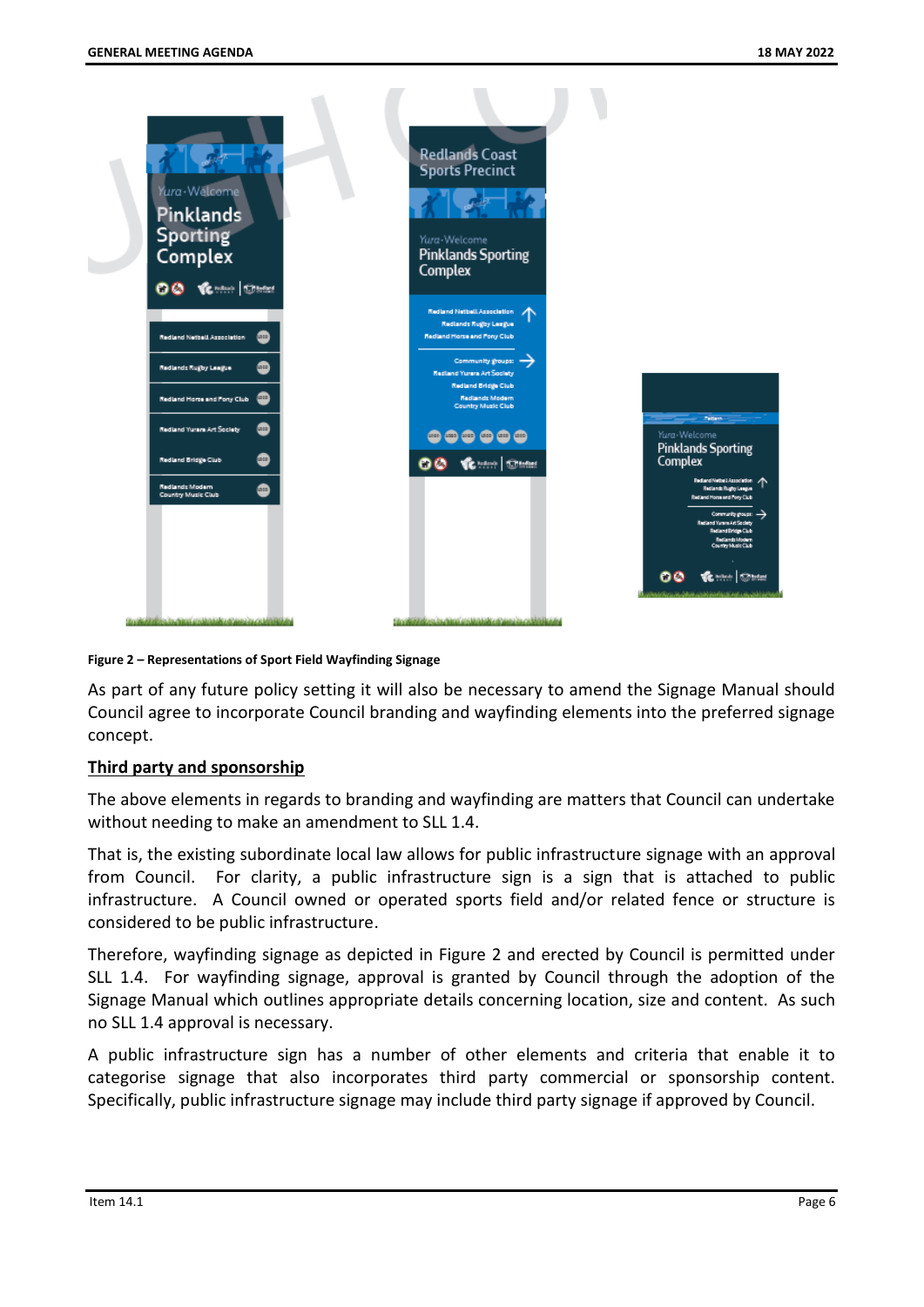Third party advertising signage is defined as signage that:

- The name, logo or symbol of a company, organisation or individual which does not own or substantially occupy the premises or building on which the sign is displayed.
- A product or service which is not supplied at, or primarily available from, the premises on which the sign is displayed.
- An activity or event which does not occur on the premises on which the sign is displayed.

Under SLL 1.4 a third party advertising sign may only be installed at a public place if the public place is specifically provided by Council for the display of third party advertising signs.

Therefore, Council may approve all or parts of Council owned sports fields as a public place for the purpose of displaying third party advertising, including sponsorship.

It should be noted that the provisions of third party advertising signs is also currently under review based on a previous Council resolution and several Planning and Environment Court appeals related to the provisions included in SLL 1.4. However, it is considered that this separate review will not impact on the definition of third party advertising signage.

#### **Appropriate SLL 1.4 considerations**

At present, Council has 30 sporting fields that have frontage to a road in which third party sponsorship signage may theoretically be placed.

As part of considering how third party sponsorship signage could be reasonably displayed it is necessary to consider the basic principles of the SLL 1.4 which need to be addressed in any proposed amendment including how signage must not cause:

- Harm to human health or safety
- Property damage or loss of amenity
- Nuisance
- Obstruction of pedestrian or vehicular traffic
- Environmental harm or nuisance
- Potential road safety risk
- Adverse effect on the amenity of the area
- Significant obstruction of views
- Conflict, in any material way, with a development approval, or a condition of a development approval, about the use of the premises

Based on the above and what may be a practical outcome, it is proposed to allow limited sporting field fence signage facing outward being 10% of the fence line (not boundary line) or 50 $m^2$ , whichever is the lesser.

In the example of Pinklands, this would equate to approximately 17 linear metres of the outward facing fence line being available for third party sponsorship (fence line is approximately 170m).

It is also considered important that an amendment to the local law include provisions for:

- A change to the definition and criteria of a sporting field fence sign to include provisions for outward facing sponsorship signage.
- Consideration of adjoining uses, zones and road usage, plus criteria similar to current amnesty conditions.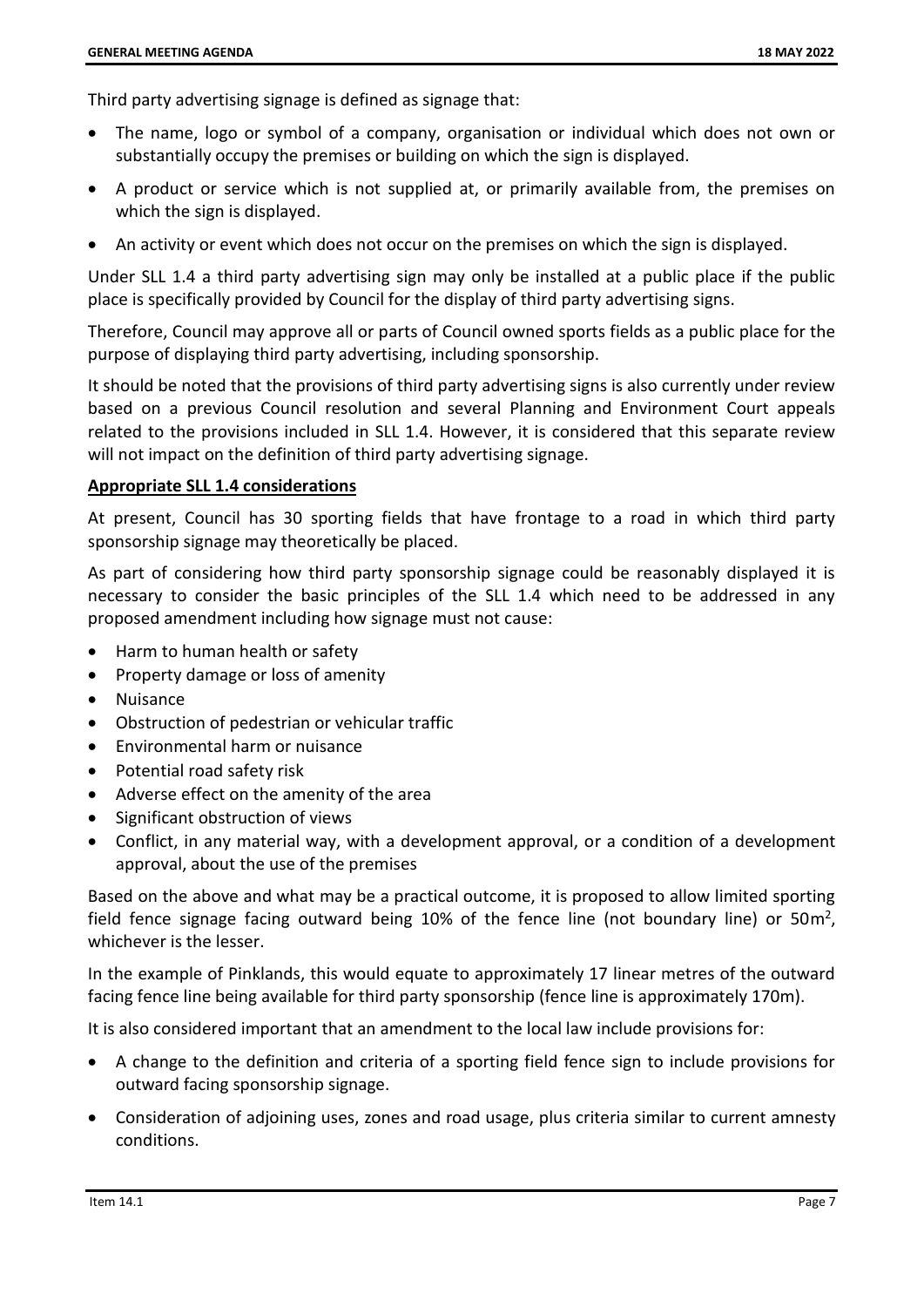- If Council wishes to assess and approve the signage, a change to the level of assessment in Schedule 5 of SLL 1.4 from "permitted" to "approval required".
- Otherwise, identify pre-determined areas available for signage which can facilitate sponsorship signage meeting prescriptive criteria.
- Addition of sponsorship content requirements e.g. non-political, non-preferred services/products etc.

#### **Sign concepts and options**

Based on the above issues identified as part of the review, in considering the preferred approach the following options are available:

- 1. Do not allow outward facing sport field fence signage containing third party sponsorship (no change to current SLL 1.4 provisions).
- 2. Allow a quota of non-Council branded third party sponsorship signage on sports field fencing.
- 3. Install branded wayfinding signage in addition to a quota of third party sponsorship signage on sports field fencing.
- 4. Install branded wayfinding signage incorporating static third party sponsorship signage.

The below table provides a summary of the different options being considered in regards sports field fence signage:

|                                             | <b>Option 1</b> | <b>Option 2</b>                                                             | <b>Option 3</b>                                                             | <b>Option 4</b>                           |
|---------------------------------------------|-----------------|-----------------------------------------------------------------------------|-----------------------------------------------------------------------------|-------------------------------------------|
| <b>SLL 1.4 amendment</b><br>required        | <b>No</b>       | Yes $-$ if third party<br>signs<br>are<br>to<br>be<br>installed permanently | Yes $-$ if third party<br>signs<br>be<br>are<br>to<br>installed permanently | <b>No</b>                                 |
| <b>Amnesty required</b>                     | <b>No</b>       | Yes - until SLL 1.4<br>amendment<br>and<br>approvals in place               | Yes - until SLL 1.4<br>amendment<br>and<br>approvals in place               | Yes - until wayfinding<br>signs installed |
| <b>Signage Manual</b><br>amendment required | <b>No</b>       | <b>No</b>                                                                   | Yes                                                                         | Yes                                       |
| <b>Cost to install and</b><br>operate       | Clubs           | Clubs                                                                       | <b>Council and Clubs</b>                                                    | Council                                   |
| <b>Revenue opportunity</b>                  | <b>No</b>       | Clubs only                                                                  | Clubs only                                                                  | <b>Council and Clubs</b>                  |
| <b>Applies to all sports</b><br>fields      | Yes             | Yes                                                                         | Yes                                                                         | <b>No</b>                                 |
| <b>Branding and</b><br>wayfinding           | <b>No</b>       | <b>No</b>                                                                   | Yes                                                                         | Yes                                       |

**Table 1 – Summary of signage options**

#### Recommendation

Based on the review undertaken into sports field fence signage, it is considered that Option 3 is the preferred outcome. That is Council should initiate: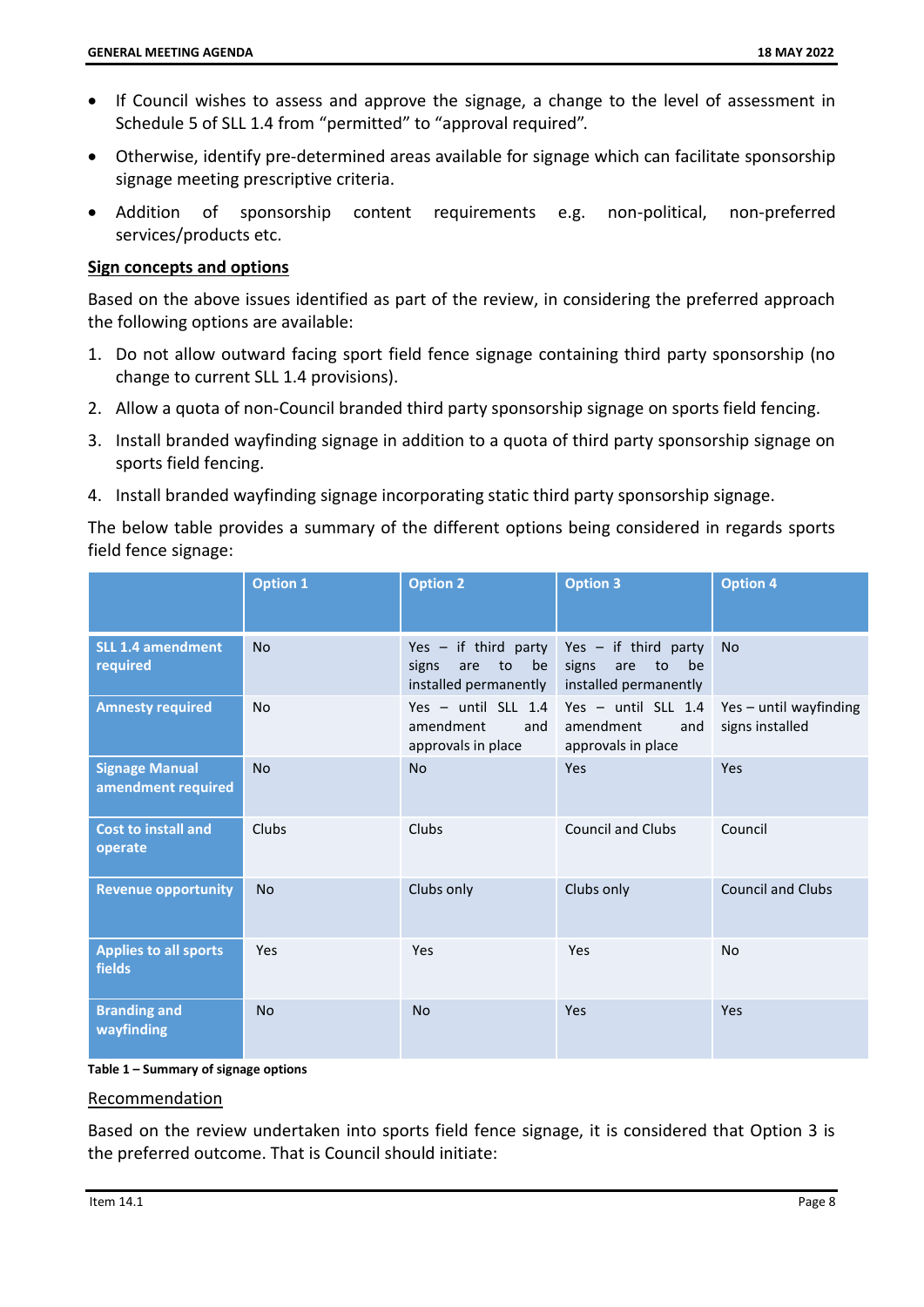- An amendment to SLL 1.4 to enable the ability for approval of third party sponsorship signage on outwards sports field fences generally in accordance with those matters discussed in this report.
- An additional chapter into the Signage Manual previously adopted by Council for branding and wayfinding purposes to include sports fields.

This option incorporates Council branding and wayfinding and allows third party sponsorship opportunities.

It is not however an immediate outcome so an amnesty will need to remain in place to facilitate a local law amendment process. Additionally branding and wayfinding signage is also budget dependent.

It must be further noted that the issue of how the advertising space that would become available on sports field fences is managed will effectively be a process governed through owner consent and leasing provisions. SLL 1.4 does not have the capability to deal with the equity of sponsorship opportunities for sporting clubs.

Alternatively, Option 2 could be considered if no appetite for branding and wayfinding signage exists.

#### Alternative signage

The recommendation of this report is seeking a consistent approach to how both wayfinding and branding signage blends with third party sponsorship opportunities for clubs. If adopted this creates a relatively simple regulatory framework for which clubs can seek to install sponsorship signage.

It is important to note that other types of signage may be installed that may be different or in addition to the recommended option. That is, providing there is land owner (Council) consent and appropriate lease provisions, an application can be made under SLL1.4 for alternative signage to be assessed. Any assessment under these alternative signage SLL 1.4 provisions will be merit based using relevant criteria within the subordinate local law.

#### **STRATEGIC IMPLICATIONS**

#### **Legislative Requirements**

Section 28 of the *Local Government Act 2009* – provides Council with the power to make a local law and section 29 of the *Local Government Act 2009* outlines the process for making or amending a local law (including a subordinate local law).

A local government may make and enforce any local law that is necessary or convenient for the good rule and local government of its local government area.

*Subordinate Local Law 1.4 (installation of Advertising Devices) 2018* regulates advertising signs and their impacts across the City.

#### **Risk Management**

There is a risk that some sporting clubs may not have equitable potential to access third party sponsorship opportunities unless access to advertising space is managed in a consistent manner. This issue is best managed through ownership and leasing provisions for particular sports fields and clubs.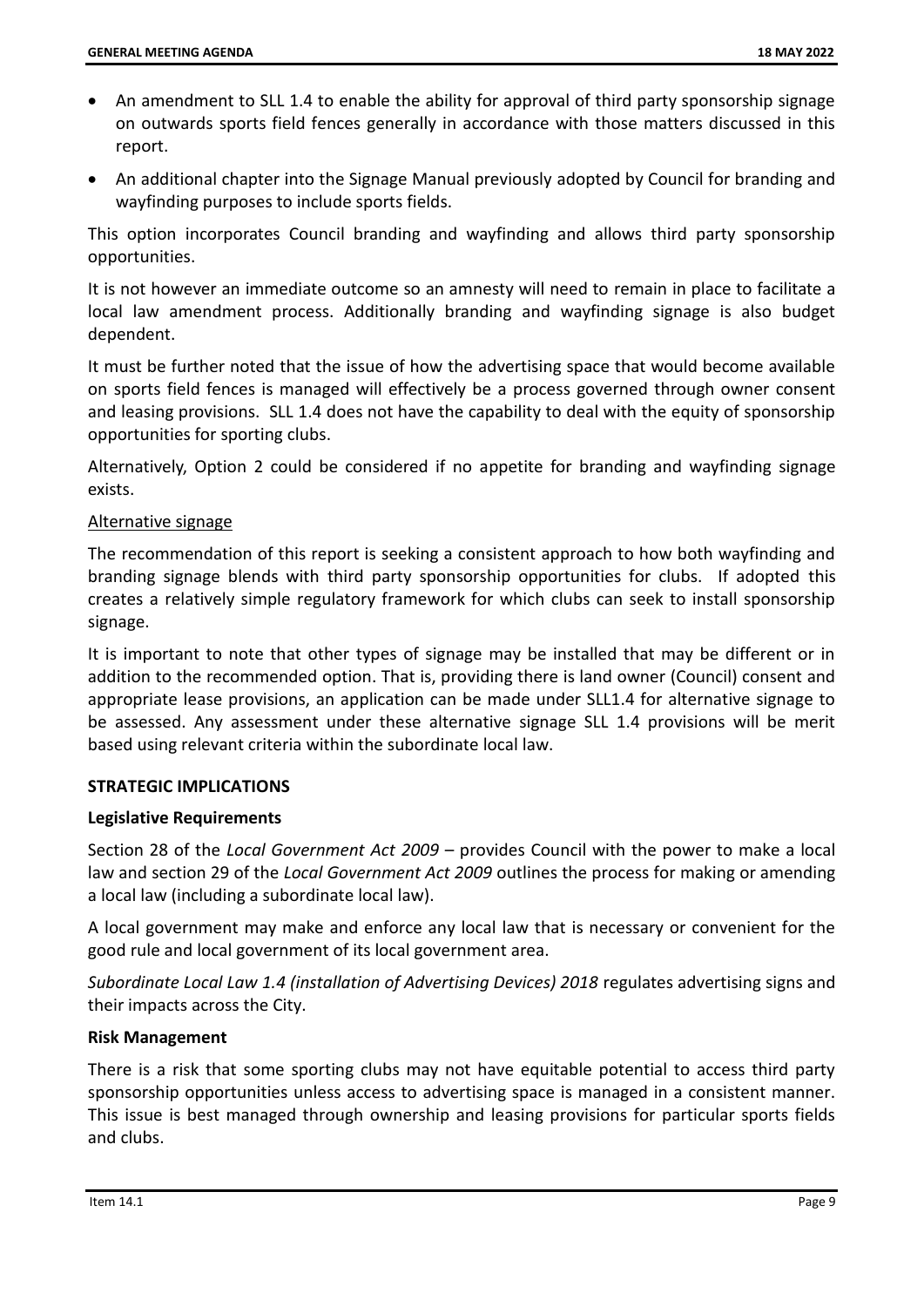#### **Financial**

Branding and wayfinding signage is budget dependent and will be installed in accordance with the available budget and priorities.

The additional work associated with updating the Signage Manual will seek to use existing budgets.

The proposed amendment of SLL 1.4 will also be undertaken using existing budgets.

#### **People**

It is not anticipated that there will be any specific impacts on people as a result of the recommendation of this report.

#### **Environmental**

It is not anticipated that there will be any specific impacts on the environment as a result of the recommendation of this report.

#### **Social**

The opportunity for increased wayfinding and branding signage will assist with identifying sports fields and clubs. Third party sponsorship signage opportunities will assist clubs with revenue opportunities.

#### **Human Rights**

There are no known relevant human rights matters associated with this report.

#### **Alignment with Council's Policy and Plans**

The recommendation aligns with Council's adopted *Our Future – A Corporate Plan to 2026 and Beyond* – Strong Communities and Thriving Economy.

#### Strong communities

*Our strong and vibrant community spirit is nurtured through services, programs, organisations, facilities and community partnerships that promote resilience, care and respect for residents of all ages, cultures, abilities and needs*.

The corporate plan outlines that we are to help ensure the city has services and social infrastructure to support the health and wellbeing of people of all ages and abilities. Third party signage on Council land will help support sport and recreation opportunities within the city.

#### **CONSULTATION**

| <b>Consulted</b>             | <b>Consultation Date</b>    | <b>Comments/Actions</b>                             |  |
|------------------------------|-----------------------------|-----------------------------------------------------|--|
| <b>Strategic Property</b>    | June 2021 to May 2022       | Considered options in regards independent marketing |  |
| Services                     |                             | analyst of third party signage opportunities.       |  |
|                              |                             | Consulted in regards sign management options.       |  |
| Communication                | November 2021 to April 2022 | Consulted in regards Integration of third party and |  |
| Engagement and               |                             | wayfinding/branding signage.                        |  |
| Tourism                      |                             | Need to update Signage Manual to add sports entry   |  |
|                              |                             | signage.                                            |  |
| Civic and Open Space         | June 2021 to April 2022     | Consulted in regards update of Signage Manual.      |  |
| <b>Asset Management</b>      |                             |                                                     |  |
| <b>City Sport and Venues</b> | June 2021 to April 2022     | Consulted in regards to sign management options.    |  |
|                              |                             |                                                     |  |